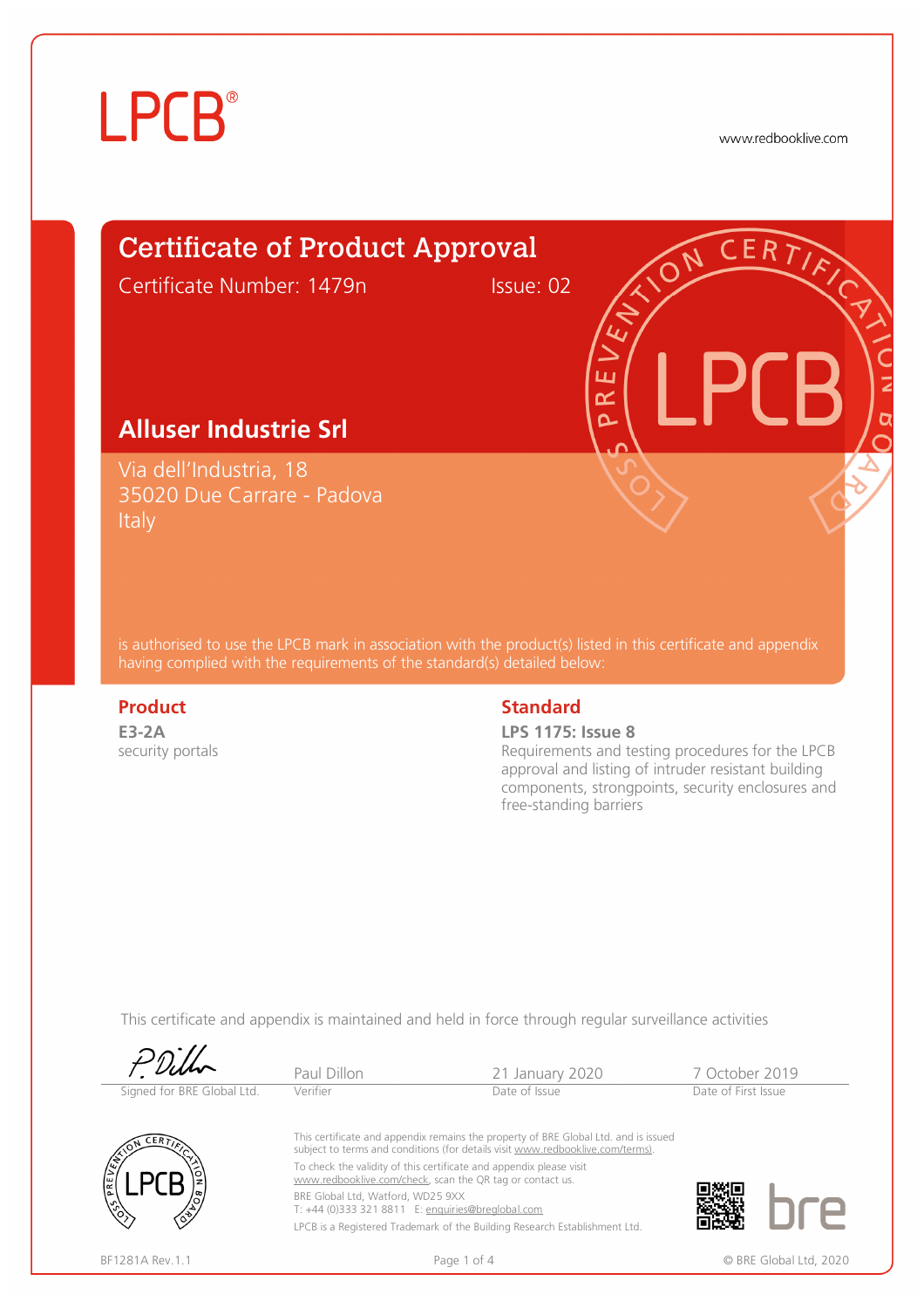## **LPCB**®

#### Appendix to Certificate No: 1479n Alluser Industrie Srl

#### Issue: 02

#### **Security Portals**

| Product<br>Name | Model          | Type                                   | <b>Nominal</b><br>External<br>Height (m) | Nominal<br>External<br>Width /<br>Depth (m) | Entrance<br>Height (m) | Entrance<br>Width (m) | Security<br>Rating      | LPCB Ref.<br>No. |
|-----------------|----------------|----------------------------------------|------------------------------------------|---------------------------------------------|------------------------|-----------------------|-------------------------|------------------|
| E3-2A           | S <sub>1</sub> | Square portal with<br>two single doors | 2.29, 2.395,<br>2.56                     | 1.382/1.382                                 | 2.03, 2.135,<br>2.3    | 0.86                  | A1<br>(SR1)             | 1479n/01         |
|                 | $R-S1$         | Square portal with<br>two single doors | 2.32, 2.42,<br>2.585                     | 1.382/1.382                                 | 2.035, 2.135,<br>2.3   | 0.86                  | A1<br>(SR1)             |                  |
|                 | S <sub>2</sub> | Square portal with<br>two single doors | 2.29, 2.395,<br>2.56                     | 1.382/1.382                                 | 2.03, 2.135,<br>2.3    | 0.86                  | B <sub>3</sub><br>(SR2) |                  |
|                 | $R-S2$         | Square portal with<br>two single doors | 2.32, 2.42,<br>2.585                     | 1.382/1.382                                 | 2.035, 2.135,<br>2.3   | 0.86                  | B <sub>3</sub><br>(SR2) |                  |
|                 | S3             | Square portal with<br>two single doors | 2.29, 2.395,<br>2.56                     | 1.382/1.382                                 | 2.03, 2.135,<br>2.3    | 0.86                  | C <sub>5</sub><br>(SR3) |                  |
|                 | $R-S3$         | Square portal with<br>two single doors | 2.32, 2.42,<br>2.585                     | 1.382/1.382                                 | 2.035, 2.135,<br>2.3   | 0.86                  | C <sub>5</sub><br>(SR3) |                  |

#### **Optional Design Features / Accessories**

| <b>Option / Accessory</b>  | <b>Description</b>                                                                                                                                        |                | E3-2A Model |                |              |                |        |  |
|----------------------------|-----------------------------------------------------------------------------------------------------------------------------------------------------------|----------------|-------------|----------------|--------------|----------------|--------|--|
|                            |                                                                                                                                                           | S <sub>1</sub> | $R-S1$      | S <sub>2</sub> | $R-S2$       | S <sub>3</sub> | $R-S3$ |  |
| Access control<br>brackets | Brackets for various access control card readers                                                                                                          |                |             |                | ✓            |                |        |  |
| Access for servicing       | Access to motor and electronics via removal of the outer canopy<br>on the secure side of the portal                                                       |                |             |                | $\checkmark$ | ✓              |        |  |
|                            | Access to motor and electronics via removal of the ceiling from<br>inside the portal; electronics installed 'upside down' to provide<br>sufficient access |                |             | $\checkmark$   | ✓            |                |        |  |
|                            | Electronics located in a locked external box on secure side of<br>portal; electronics connected to the portal via an extension cable                      |                |             | ✓              | √            |                |        |  |
| Cladding                   | Brushed stainless steel, polished stainless steel or anodised<br>aluminium cladding applied to top canopy, door frames or entire<br>portal                |                |             |                | ✓            | ✓              |        |  |
| Connection box             | Connection board within canopy to allow connections to access<br>control management systems, fire alarms etc                                              | $\checkmark$   |             |                | $\checkmark$ | ✓              |        |  |

This certificate and appendix is maintained and held in force through regular surveillance activities

|                            | Paul Dillon                                                                                                                      | 21 January 2020                                                                                                                                                       | 7 October 2019      |  |  |
|----------------------------|----------------------------------------------------------------------------------------------------------------------------------|-----------------------------------------------------------------------------------------------------------------------------------------------------------------------|---------------------|--|--|
| Signed for BRE Global Ltd. | Verifier                                                                                                                         | Date of Issue                                                                                                                                                         | Date of First Issue |  |  |
| PREVE                      | To check the validity of this certificate and appendix please visit<br>www.redbooklive.com/check, scan the QR tag or contact us. | This certificate and appendix remains the property of BRE Global Ltd. and is issued<br>subject to terms and conditions (for details visit www.redbooklive.com/terms). |                     |  |  |
|                            | BRE Global Ltd, Watford, WD25 9XX<br>T: +44 (0)333 321 8811 E: enquiries@breglobal.com                                           |                                                                                                                                                                       |                     |  |  |
|                            |                                                                                                                                  | LPCB is a Registered Trademark of the Building Research Establishment Ltd.                                                                                            |                     |  |  |

BF1281A Rev.1.1 **Page 2 of 4** Page 2 of 4 © BRE Global Ltd. 2020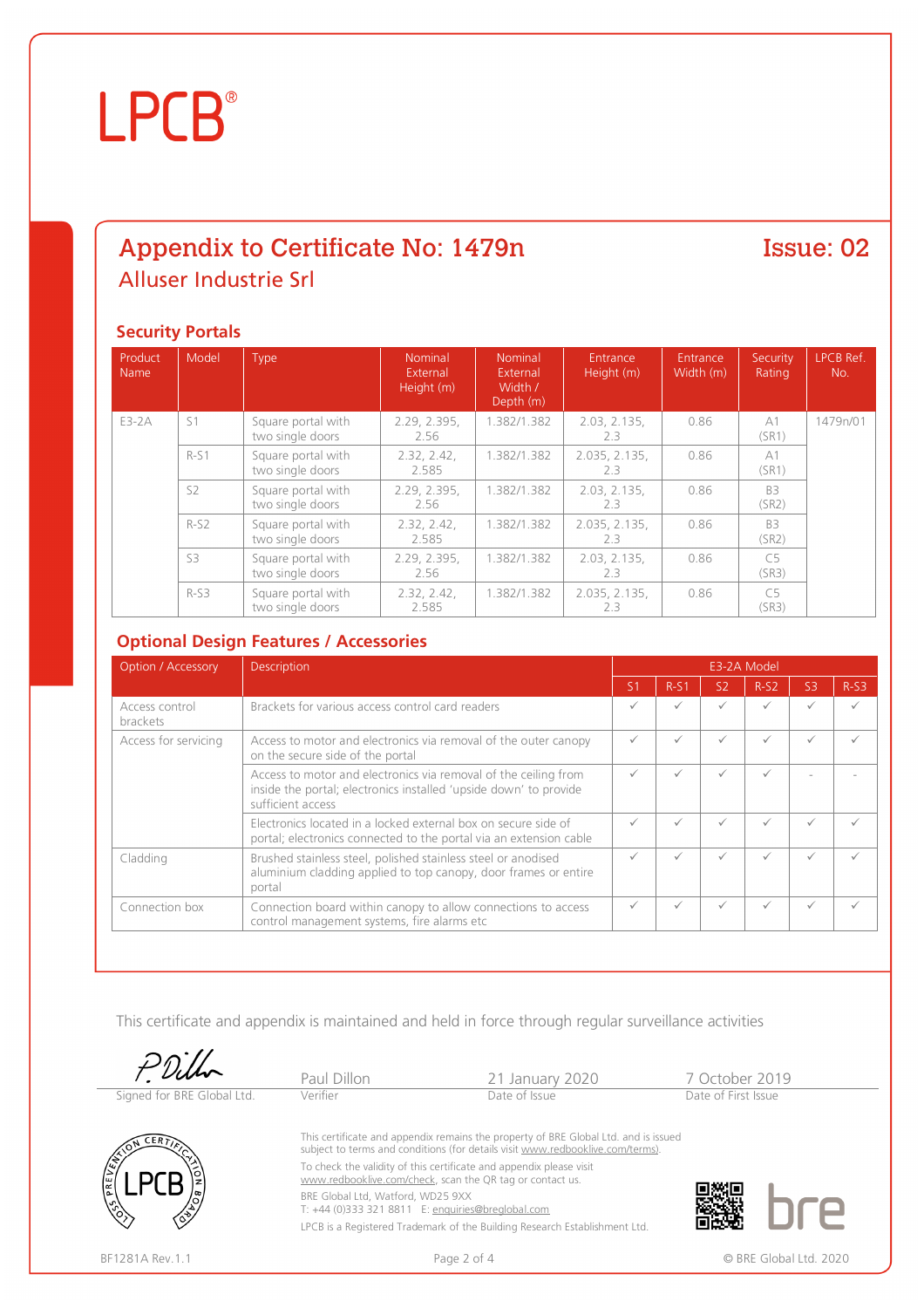## **LPCB**®

### Appendix to Certificate No: 1479n Alluser Industrie Srl

#### Issue: 02

| <b>Option / Accessory</b>          | Description                                                                                                                                                                                                                                                                              | E3-2A Model    |              |                |              |                |              |  |
|------------------------------------|------------------------------------------------------------------------------------------------------------------------------------------------------------------------------------------------------------------------------------------------------------------------------------------|----------------|--------------|----------------|--------------|----------------|--------------|--|
|                                    |                                                                                                                                                                                                                                                                                          | S <sub>1</sub> | $R-S1$       | S <sub>2</sub> | $R-S2$       | S <sub>3</sub> | $R-S3$       |  |
| Detection system                   | Detection system built into ceilings and/or pressure-sensitive mats<br>in base to detect multiple occupants                                                                                                                                                                              |                | $\checkmark$ | $\checkmark$   | $\checkmark$ | $\checkmark$   | $\checkmark$ |  |
| Emergency release<br>system        | Emergency release lever located within the portal to release the<br>outer doors                                                                                                                                                                                                          | $\checkmark$   | $\checkmark$ | $\checkmark$   | ✓            | $\checkmark$   | $\checkmark$ |  |
|                                    | Emergency release lever located on the non-attack face of the<br>portal to release the inner doors                                                                                                                                                                                       | $\checkmark$   | $\checkmark$ | $\checkmark$   | ✓            | $\checkmark$   | $\checkmark$ |  |
| First transit / Last exit          | 'Night mode' activated by key or access control after last person<br>exits through the portal. 'Night mode' deactivated by key or<br>access control, allowing the first person to enter through the<br>portal. Portal remains locked and empty after last exit / before first<br>transit | ✓              | $\checkmark$ | $\checkmark$   | ✓            | $\checkmark$   | ✓            |  |
| Full/half exterior<br>installation | Portal installed central or on the exterior face of the wall substrate                                                                                                                                                                                                                   | $\checkmark$   | $\checkmark$ | $\checkmark$   | $\checkmark$ | $\checkmark$   | $\checkmark$ |  |
| Corridor installation              | Portal installed within a corridor with the option of removable side<br>glass/bind panels from inside the portal                                                                                                                                                                         | ✓              | $\checkmark$ | $\checkmark$   | ✓            | $\checkmark$   | $\checkmark$ |  |
| Interior intercom                  | Interior intercom                                                                                                                                                                                                                                                                        | $\checkmark$   | $\checkmark$ | $\checkmark$   | $\checkmark$ | $\checkmark$   | $\checkmark$ |  |
| Internal alcove                    | Internal alcove for A.C housing                                                                                                                                                                                                                                                          | $\checkmark$   | $\checkmark$ | $\checkmark$   | $\checkmark$ | $\checkmark$   | $\checkmark$ |  |
| IR extra safety sensor             | Additional IR safety sensor                                                                                                                                                                                                                                                              | ✓              | $\checkmark$ | $\checkmark$   | ✓            | $\checkmark$   | $\checkmark$ |  |
| Night lock                         | Key switch located on attack face of portal to mechanically<br>prevent outer doors from opening                                                                                                                                                                                          | ✓              | $\checkmark$ | $\checkmark$   | ✓            | $\checkmark$   | $\checkmark$ |  |
| Portal controllers                 | Range of control panels with and without displays and remote<br>portal controls                                                                                                                                                                                                          | ✓              | $\checkmark$ | $\checkmark$   | ✓            | $\checkmark$   | $\checkmark$ |  |
| Reed switches                      | Located on doors and/or canopy to detect attempts at tampering                                                                                                                                                                                                                           | $\checkmark$   | $\checkmark$ | $\checkmark$   | $\checkmark$ | $\checkmark$   | $\checkmark$ |  |
| Rescue push button                 | Push button release located within portal to activate last portal<br>working action                                                                                                                                                                                                      | ✓              | $\checkmark$ | $\checkmark$   | ✓            | ٠              |              |  |
| Service mode                       | Key switch located on non-attack face of portal to place portal<br>into 'service mode'                                                                                                                                                                                                   | ✓              | $\checkmark$ | $\checkmark$   | ✓            | $\checkmark$   | $\checkmark$ |  |
| Side by side<br>installation       | Single glass panel in-between portal configuration when portals<br>are installed side by side                                                                                                                                                                                            | $\checkmark$   | $\checkmark$ | $\checkmark$   | ✓            | $\checkmark$   | $\checkmark$ |  |
| Traffic lights                     | Access control system with 'traffic light' indicators incorporating<br>an intercom                                                                                                                                                                                                       | $\checkmark$   | $\checkmark$ | $\checkmark$   | ✓            | $\checkmark$   | $\checkmark$ |  |
| Weather seals                      | Self-adhesive weather strips on edges of door leaves                                                                                                                                                                                                                                     | ✓              | ✓            | ✓              | $\checkmark$ | $\checkmark$   | $\checkmark$ |  |

This certificate and appendix is maintained and held in force through regular surveillance activities



BF1281A Rev.1.1 **Page 3 of 4** Page 3 of 4 © BRE Global Ltd. 2020